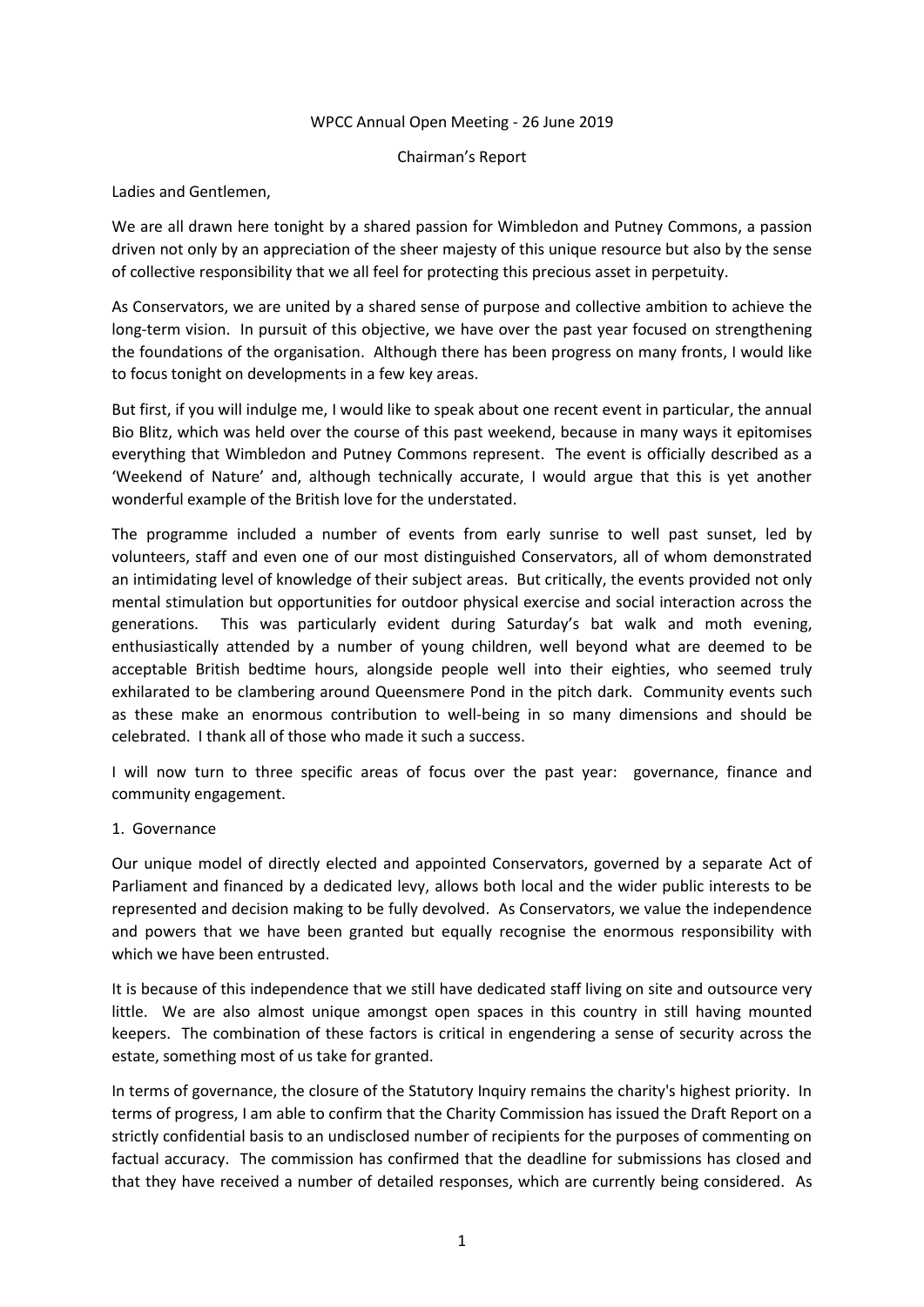set out in our annual report, the last communication received from the commission in terms of timescales was that they expected to issue the final report by the end of the second quarter 2019. Given however the time required to consider the detailed responses to the draft report that they have received, it seems likely that this deadline will be further extended.

In any event, we recognise the need generally to strengthen our governance arrangements and one of our highest priorities over the past year has been a focus on delivering greater consistency, transparency and clarity across our internal processes in areas such as complaints handling, publication of resolutions and metrics, code of conduct and the triennial elections.

In addition, and of particular importance, have been the arrangements that govern the way in which third parties access the Commons, from outdoor learning schools to sporting event organisers. Visitors to the Commons continue to expand in both nature and number reflecting not only population growth but a growing appreciation of the value of accessible wilderness, which for many people is an experience they may otherwise never have.

We welcome this growing participation and it is incumbent upon us to ensure that the harmonious way in which the diverse users have co-existed over the decades continues unabated. This is very much a defining characteristic of the Commons. It is therefore critically important that all arrangements governing use of the Commons are fair, fully compliant with our regulatory requirements and do not deter appropriate use of the Commons and it is these principles that underpin the entire Access Framework.

Over the past year, we have also initiated a review of our constitution with the aim of improving our ability to perform our fundamental duties of preserving, protecting and enhancing the Commons for the purposes of exercise and recreation as set out in the 1871 Act. The work in this area remains at the exploratory stage. I appreciate the sensitivity of this area and assure you that this is not about introducing a more permissive regime or diluting the fundamental purposes of the charity, which are absolutely immutable.

## 2. Finance

Strict financial discipline has allowed the business plan to be delivered and a small operational surplus to be achieved and we thank the staff for their effort in doing so. Despite this focus on effectively managing short-term expenditure, however, we struggle to make the sustainable longterm investment in our assets that is required. We have therefore begun to explore the feasibility of amending the levy, which at present provides approximately 70 percent of unrestricted income. We recognise that any amendment would require secondary if not primary legislation and as such this initiative remains a long-term endeavour.

I would however like to take this opportunity to express our appreciation to all levy-payers for their continued financial support and to reassure levy-payers that there is no doubt in our minds of the duty incumbent upon us to achieve the highest possible standards in everything we do in the most cost-effective manner and in the best interests of the charity.

Given the limited capital budget, fundraising for specific projects continues to play an important role in enhancing the estate with the benches appeal, memorial garden and horse rides all benefitting from the generosity of residents, visitors and organisations over the past year. On this topic and, hot off the press, is confirmation that the Thames Hare and Hounds, the world's oldest running club, has just secured a grant for the desperately needed replacement of the Beverley Brook Bridge. This running club, in which I must declare an interest, pre-dates the 1871 Act and has always been, like so